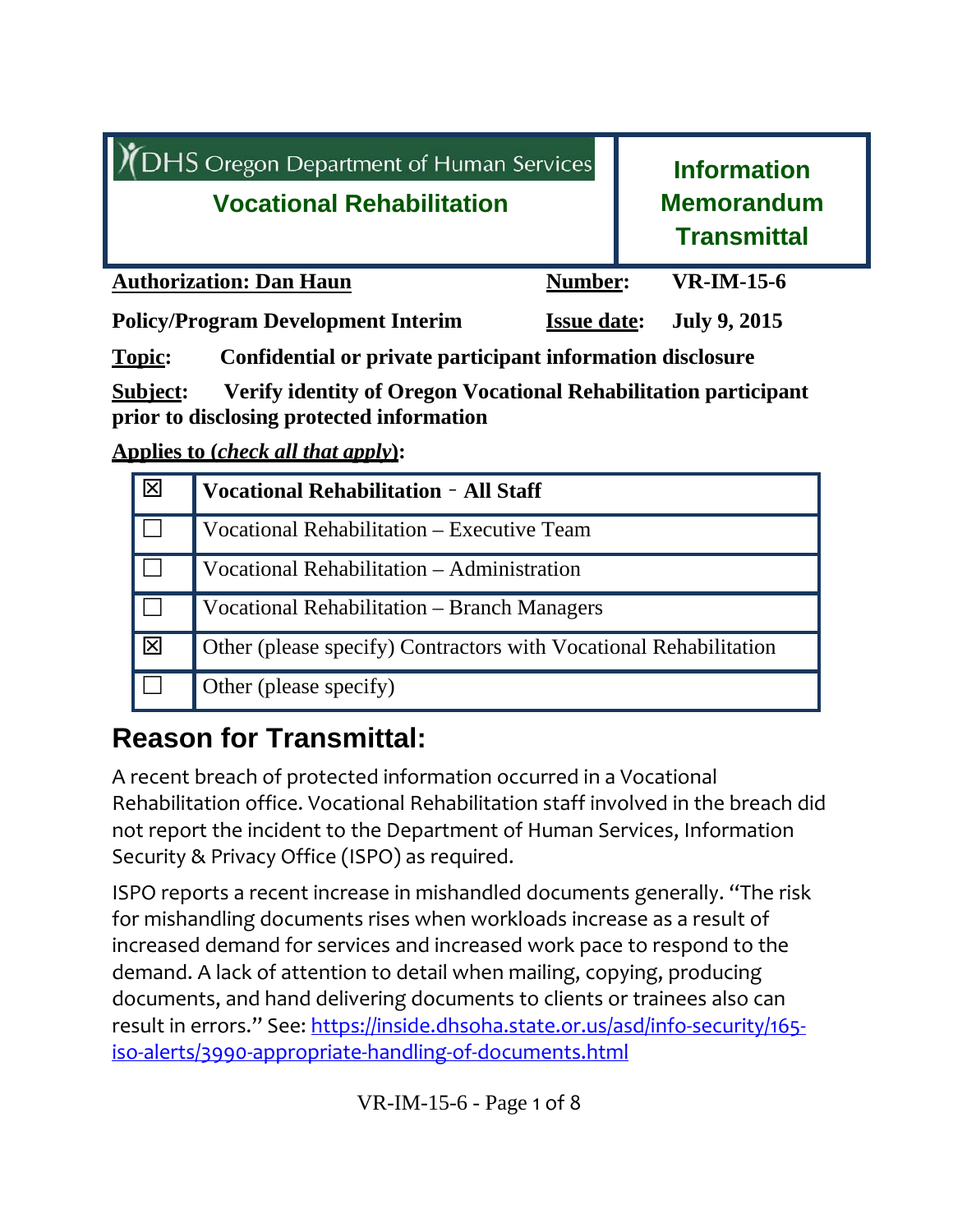This transmittal's purpose is to assure staff knows how to protect participant information as it arrives in the office, and, is later shared with the participant. Additionally staff will recognize a breach of security and report these incidents to ISPO.

# **Message:**

## **Verify Identity of Participant Prior to Disclosure of Protected Information Two Times**

**First, confirm that the information sent is for the appropriate person**. Upon receiving medical records and other personal health information with a vocational rehabilitation participant, Vocational Rehabilitation staff shall, to the best of his/her ability:

- Confirm that the protected information sent by the health provider matches with the name and other identifying information (full name and birth date or address) available on that individual **soon after it arrives in the office.**
- **If the wrong file was sent to you, return it and inform the organization to file a report** with the Information Security & Privacy Office. Provide contact information, if needed. ISPO documents these incidents.

**Second, Vocational Rehabilitation staff confirms the information is for the participant served.** When the counselor meets with the participant to share the protected information the counselor shall:

 **Before disclosing** the information to the participant, verify the information is for this individual. At a minimum, check that the individual's complete name and birth date or address match that of the protected information file.

**If you are uncertain about the match between the protected information and the program participant at any point, please stop and confer with the branch manager.**

 **If you disclose medical records and other personal health information inappropriately**, stop the process. Alert your supervisor immediately. If the incident involves your supervisor, you may report the incident

VR-IM-15-6 - Page 2 of 8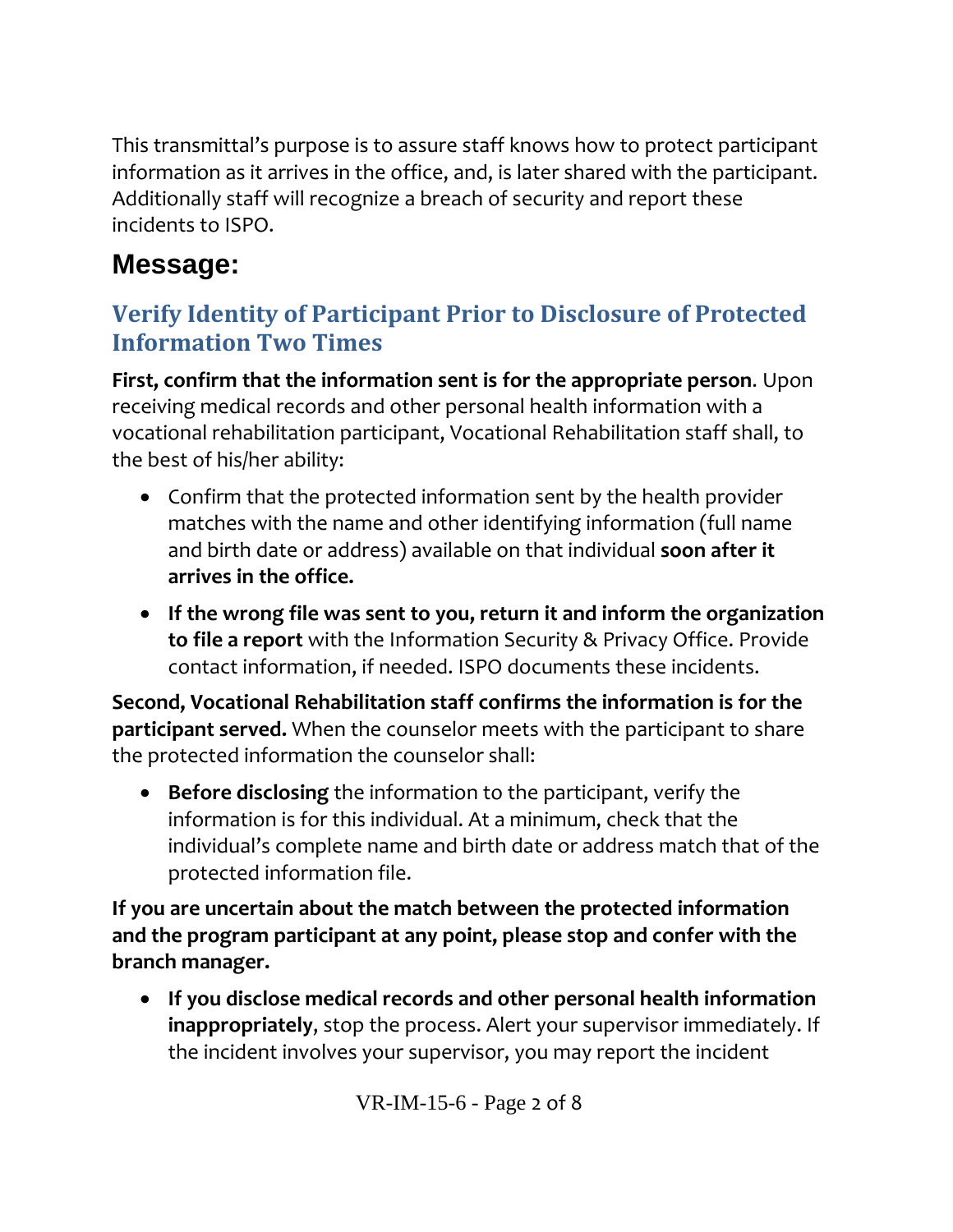directly to the Information Security & Privacy Office. Gather as much detail about the incident as possible: date, time, location, type of information, contact information, etc.

## **How to File an Incident Report**

Should a breach or disclosure of protected information occur at any point in service delivery, complete the Department of Human Services form **MSC 3001** (02/13 or a more recent version of this form) the DHS/OHA Privacy/Security Incident Report.

When providing a description of the incident always include information about the timeline, the specific information disclosed and to whom it was disclosed.

**If you have questions** about completing the form or discussing the situation, contact:

- The Program Technician for your office or branch,
- The Dispute Resolution Coordinator, or,
- The Policy Analyst.

For more information how to report a privacy or security incident, see: https://inside.dhsoha.state.or.us/asd/info‐security/privacy.html

Information on this website follows this memo.

**You may also contact the Information Security & Privacy Office** (ISPO) via phone, email, fax, or in‐person. They want to help you understand and follow the numerous requirements for protecting privacy and security of all Vocational Rehabilitation information. Additionally, the ISPO staff gathers and manages privacy and security incidents.

### **Information Security & Privacy Office (ISPO) Service Desk:**

Privacy program phone: 503‐945‐5780 Fax 503‐947‐5396 Email dhs.privacyhelp@state.or.us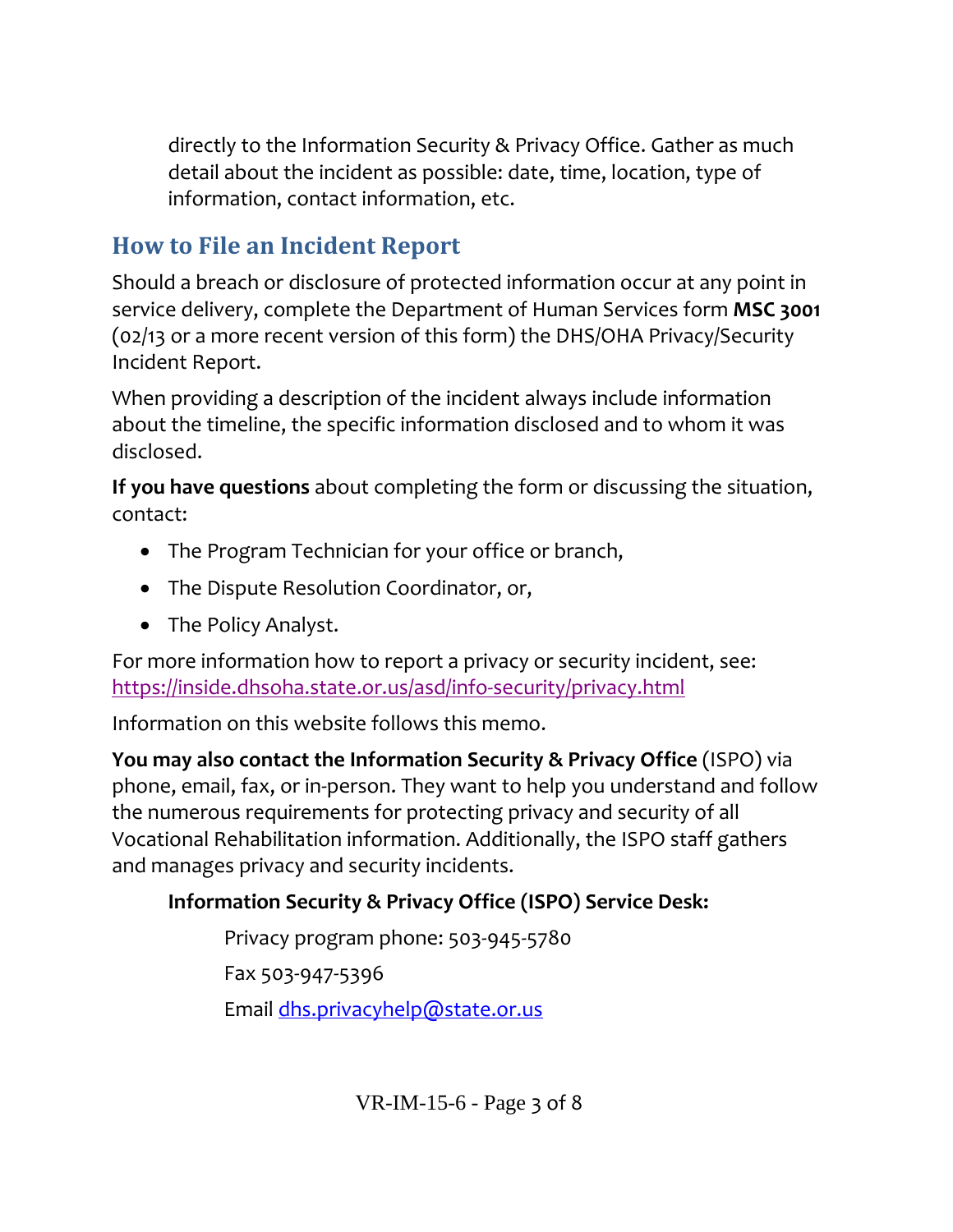Information Security and Privacy Office intranet for employee: http://inside.dhsoha.state.or.us/asd/info‐security.html

Information and Security Privacy Office internet for partners: http://www.oregon.gov/OHA/admin/infosec/index.shtml

Email dhs.privacyhelp@state.or.us

## **Background**

### **The Privacy of Individually Identifiable Health Information (***45 CFR Parts 160 and 164)*

The federal regulations governing privacy of health information was effective April 14, 2001. This is the "Privacy Rule." Although Vocational Rehabilitation is not a health care provider, these guidelines in the Privacy Rule provide clear expectations for dealing with personal, protected health information.

Website for this information: **http://aspe.hhs.gov/admnsimp/final/pvcguide1.htm**

Information from the above website provides these questions and answers.

### **Q: What does this regulation do?**

A: The Privacy Rule became effective on April 14, 2001, requiring most health plans and health care providers covered by the new rule to comply with the new requirements by April 2003.

- The Privacy Rule for the first time creates national standards to protect individuals' medical records and other personal health information.
- It gives patients more control over their health information.
- It sets boundaries on the use and release of health records.
- It establishes appropriate safeguards that health care providers and others must achieve to protect the privacy of health information.
- It holds violators accountable, with civil and criminal penalties that can be imposed if they violate patients' privacy rights.
- And it strikes a balance when public responsibility requires disclosure of some forms of data ‐ for example, to protect public health.

VR-IM-15-6 - Page 4 of 8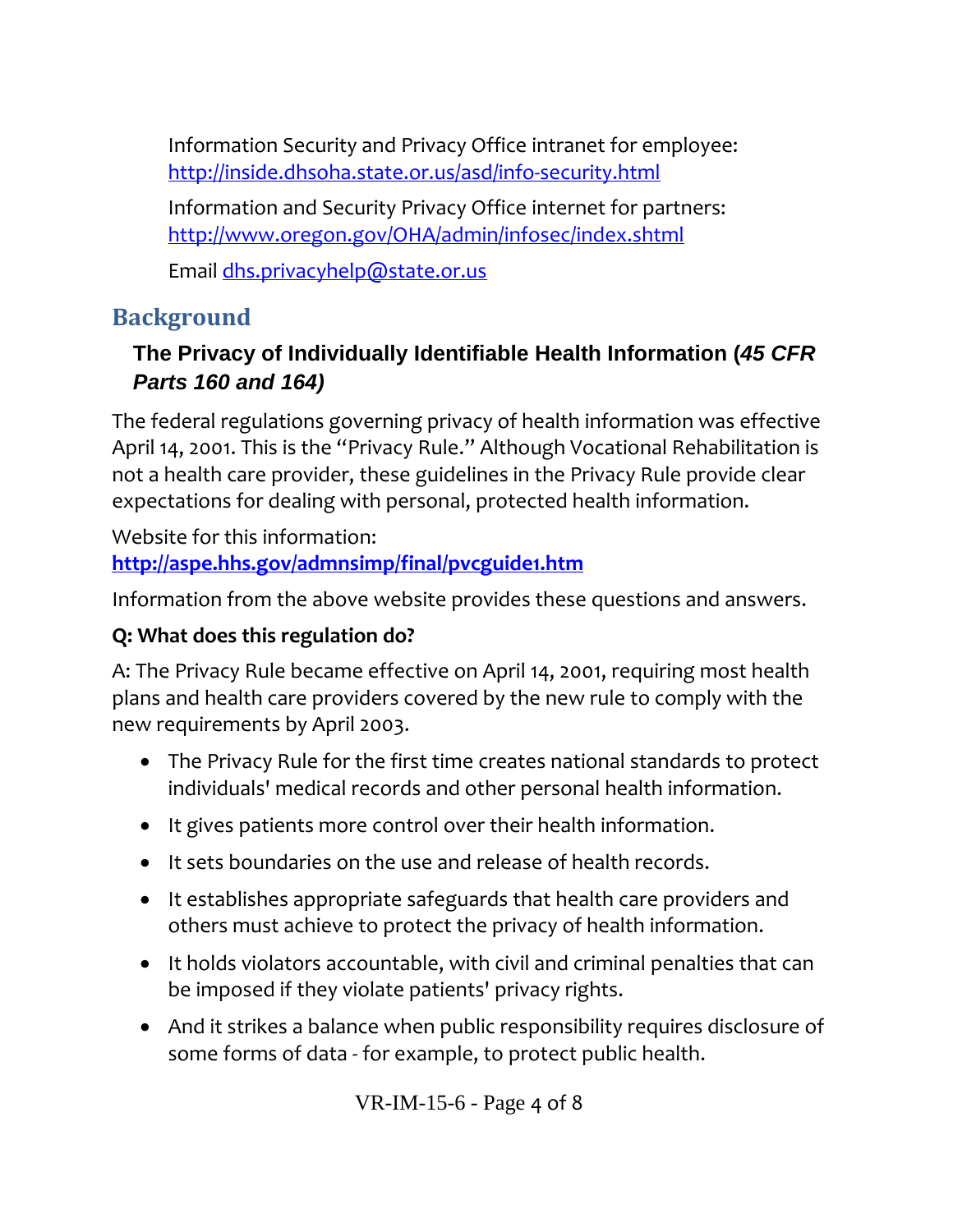For patients ‐ it means being able to make informed choices when seeking care and reimbursement for care based on how personal health information may be used.

- It enables patients to find out how their information may be used and what disclosures of their information have been made.
- It generally limits release of information to the minimum reasonably needed for the purpose of the disclosure.
- It gives patients the right to examine and obtain a copy of their own health records and request corrections.

### **Q: Why is this regulation needed?**

A: In enacting the Health Insurance Portability and Accountability Act of 1996 (HIPAA), Congress mandated the establishment of standards for the privacy of individually identifiable health information.

Before HIPAA was in place, our country has relied on a patchwork of federal and state laws to protect personal information that moved across hospitals, doctors' offices, insurers or third party payers, and state lines. Personal health information was distributed ‐ without either notice or consent ‐ for reasons that had nothing to do with a patient's medical treatment or health care reimbursement. Patient information held by a health plan may be passed on to a lender who may then deny the patient's application for a home mortgage or a credit card ‐ or to an employer who may use it in personnel decisions. The Privacy Rule establishes a federal floor of safeguards to protect the confidentiality of medical information. State laws which provide stronger privacy protections will continue to apply over and above the new federal privacy standards.

Health care providers and service agency staff have a strong tradition of safeguarding private health information. The old system of paper records in locked filing cabinets is not enough. With information broadly held and transmitted electronically, the rule provides clear standards for all parties regarding protection of personal health information.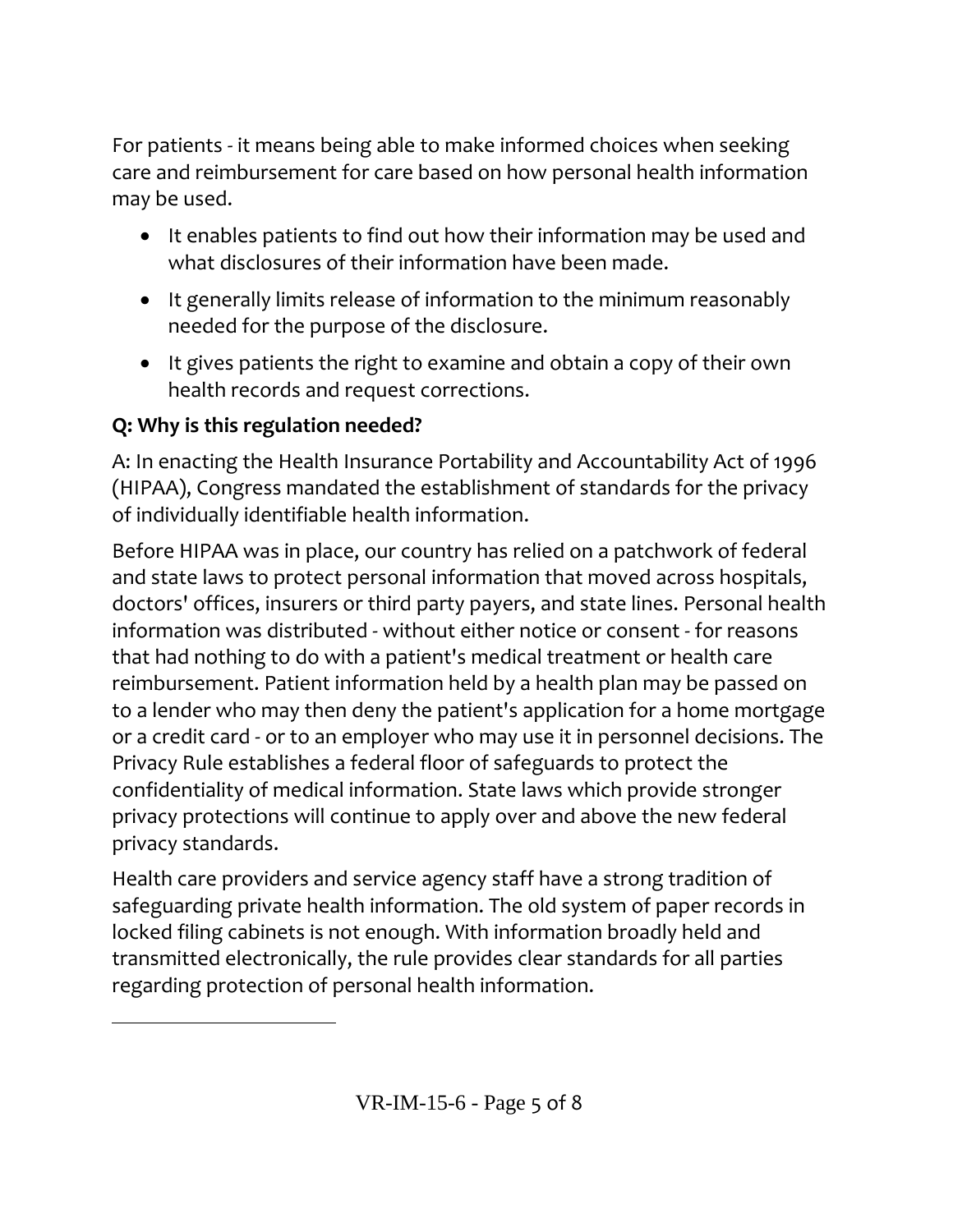| $\mathsf{Context}(s)$ : | Robin Brandt               |     |              |
|-------------------------|----------------------------|-----|--------------|
| Phone:                  | 503-945-5857               | Fx: | 503-947-5010 |
| Email:                  | robin.l.brandt@state.or.us |     |              |

## *If you have any questions about this information, contact:*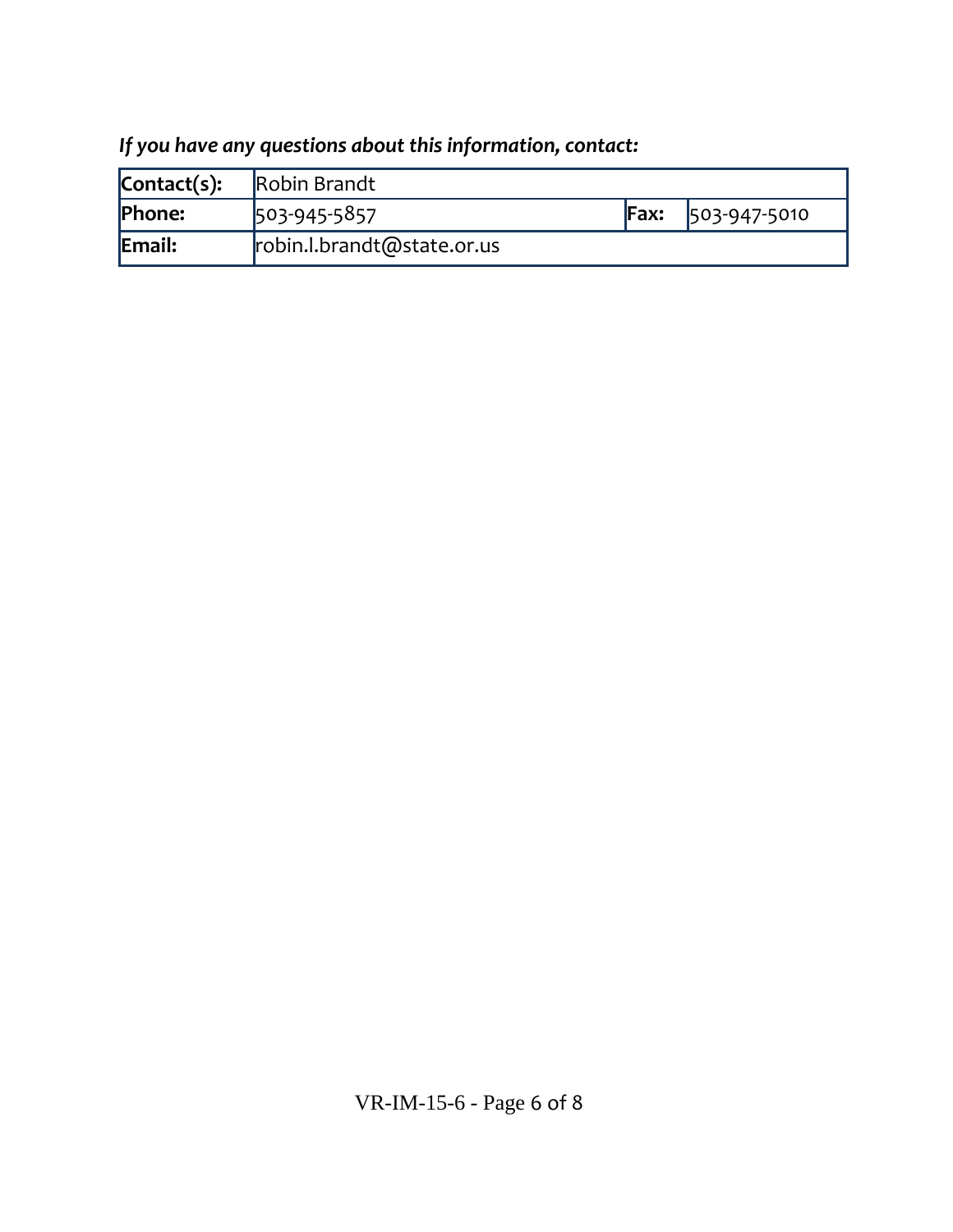<span id="page-6-0"></span>